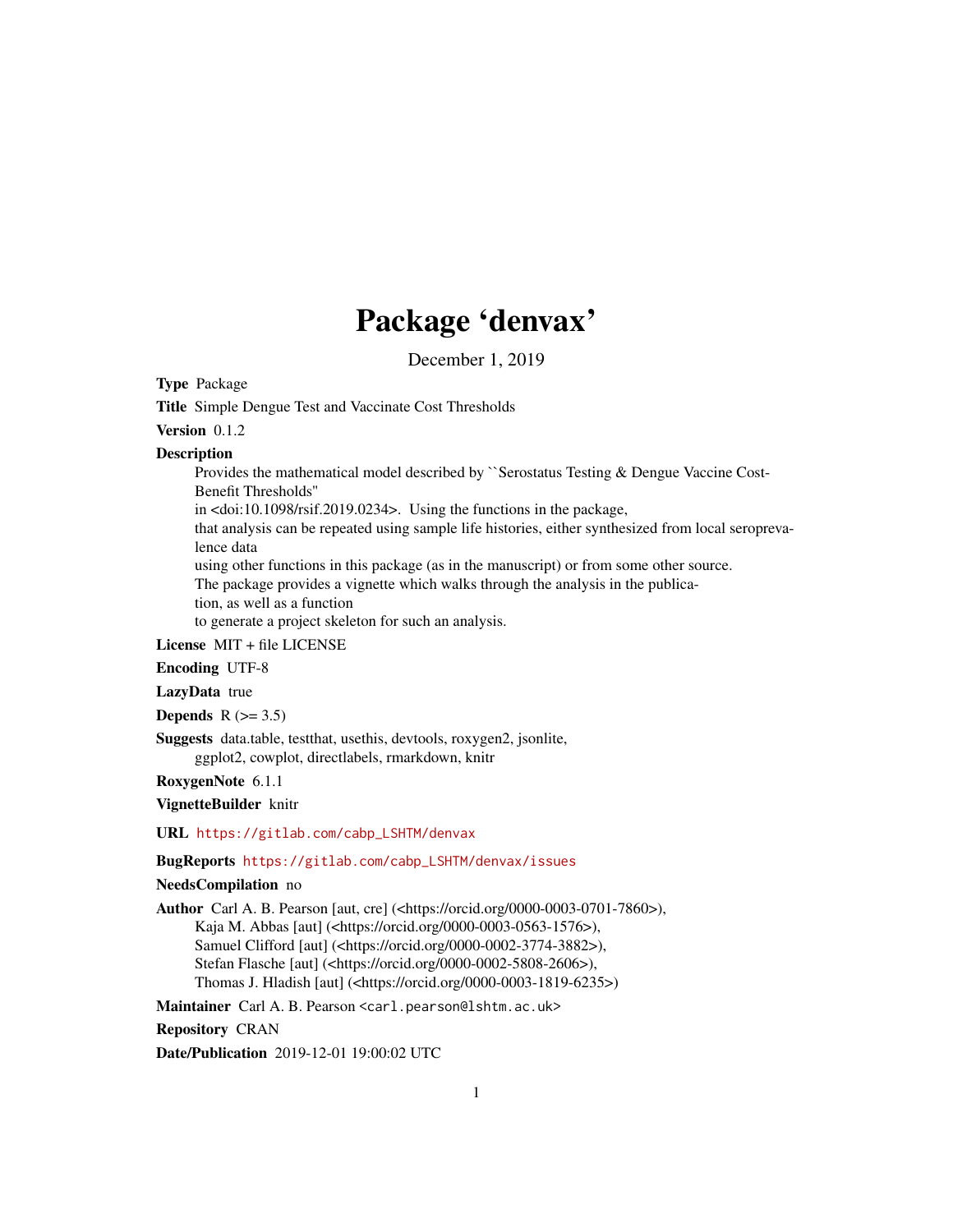### <span id="page-1-0"></span>R topics documented:

|       | $lazou2016 3$ |  |  |  |  |  |  |  |  |  |  |  |  |  |  |  |  |  |  |  |  |
|-------|---------------|--|--|--|--|--|--|--|--|--|--|--|--|--|--|--|--|--|--|--|--|
|       |               |  |  |  |  |  |  |  |  |  |  |  |  |  |  |  |  |  |  |  |  |
|       |               |  |  |  |  |  |  |  |  |  |  |  |  |  |  |  |  |  |  |  |  |
|       |               |  |  |  |  |  |  |  |  |  |  |  |  |  |  |  |  |  |  |  |  |
|       |               |  |  |  |  |  |  |  |  |  |  |  |  |  |  |  |  |  |  |  |  |
|       |               |  |  |  |  |  |  |  |  |  |  |  |  |  |  |  |  |  |  |  |  |
|       |               |  |  |  |  |  |  |  |  |  |  |  |  |  |  |  |  |  |  |  |  |
| Index |               |  |  |  |  |  |  |  |  |  |  |  |  |  |  |  |  |  |  |  |  |

<span id="page-1-1"></span>build.project *Creates an ROI estimation project.*

#### Description

Creates an ROI estimation project.

#### Usage

```
build.project(targetdir, overwrite = FALSE, copy_pub = TRUE)
```
#### **Arguments**

| targetdir, | path to enclosing directory. If this directory does not exist, will attempt to create<br>it (recursively) |
|------------|-----------------------------------------------------------------------------------------------------------|
| overwrite, | overwrite existing files corresponding to the project skeleton elements?                                  |
| copy_pub,  | copy the '/pub' folder (which contains the analyses from the publication)                                 |

#### Details

This function sets up the skeleton of an analysis to go from seroprevalence data to the ROI estimation surface. That skeleton uses a series of separate scripts for each analytical step (fitting, simulation, analysis, and application), connected via the command line build tool make. This approach allows clean substitution for various stages (e.g., using a different model to generate life histories). The following files are created:

Makefile the dependencies for various analysis stages

README.md brief notes about project parts

fit.R script for fitting seroprevalence data

synthesize.R script for generating synthetic populations

digest.R script for converting life histories into probability coefficients for ROI calculation

simple.R a quick example start-to-finish analysis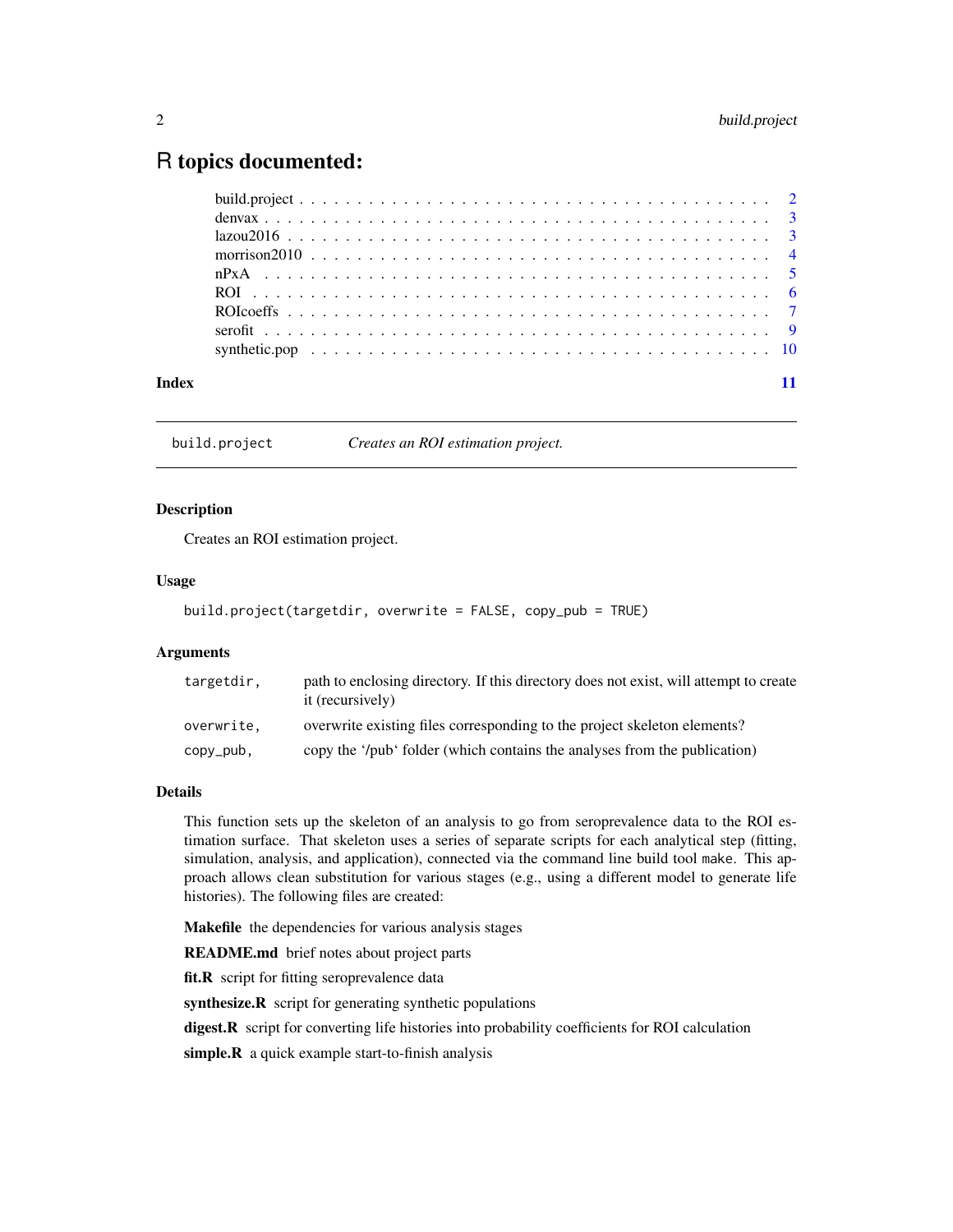#### <span id="page-2-0"></span>denvax 3

#### Value

logical, indicating error free creation of the project skeleton; there may still be other warnings

#### Examples

```
require(denvax)
tardir <- tempdir() # replace with desired target
build.project(tardir)
list.files(tardir, recursive = TRUE)
```
denvax *denvax: Simple Dengue Test and Vaccinate Cost Thresholds*

#### Description

Provides the mathematical model described by "Serostatus Testing & Dengue Vaccine Cost-Benefit Thresholds" in [<doi:10.1098/rsif.2019.0234>.](https://doi.org/10.1098/rsif.2019.0234) Using the functions in the package, that analysis can be repeated using sample life histories, either synthesized from local seroprevalence data using other functions in this package (as in the manuscript) or from some other source. The package provides a vignette which walks through the analysis in the publication, as well as a function to generate a project skeleton for such an analysis.

#### denvax functions

[serofit](#page-8-1) fits serosurvey data against two-risk model

[synthetic.pop](#page-9-1) using parameter fit data, generate a sample population

[nPxA](#page-4-1) estimate dengue infection outcome probabilities based on a synthetic population

[ROIcoeffs](#page-6-1) using population outcome probabilities, compute ROI equation coefficients

[ROI](#page-5-1) compute ROIs from setting coefficients and cost scenarios

[build.project](#page-1-1) create a template project for estimating ROIs

lazou2016 *The serosurvey data in L'Azou 2016*

#### **Description**

From "Symptomatic Dengue in Children in 10 Asian and Latin American Countries", Table 4.

#### Usage

lazou2016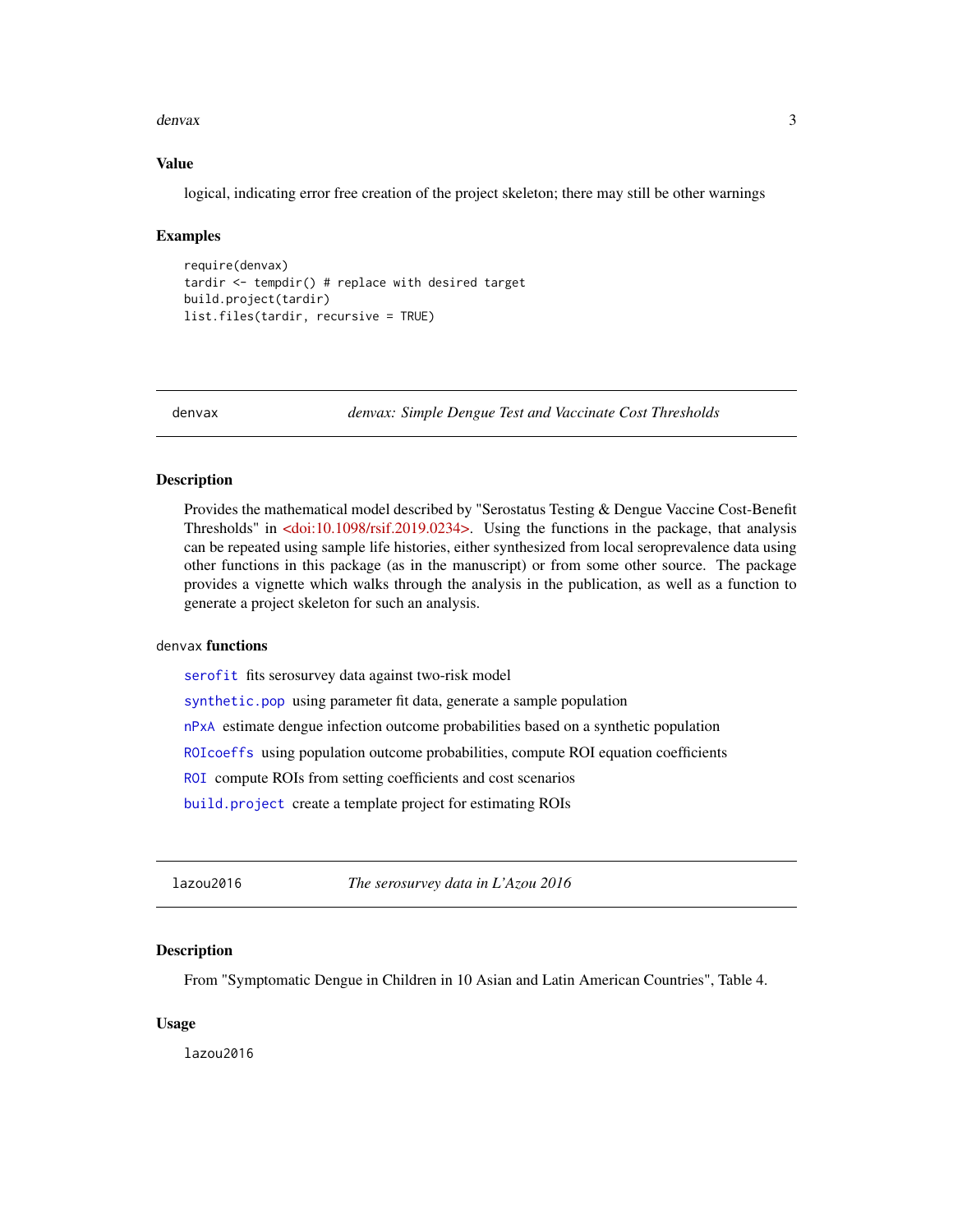#### <span id="page-3-0"></span>Format

a data.frame (data.table, if installed) with 20 rows and 4 columns:

Country character, common country name (all Peru for this data)

Age character, the bounding ages for the sample; format: lower age '-' upper age

Number integer, the number of samples

Seropositive integer, the number of seropositive samples

#### Source

<https://doi.org/10.1056/NEJMoa1503877>

#### Examples

```
require(denvax); require(ggplot2)
data(lazou2016)
ggplot(lazou2016) + aes(Age, Seropositive/Number*100, color = Country) +
 geom_point() + labs(y="Seropositive %", x="Age Group") + lims(y=c(0,100)) +
 theme_minimal()
```
morrison2010 *The serosurvey data in Morrison 2010*

#### Description

From "Epidemiology of Dengue Virus in Iquitos, Peru 1999 to 2005: Interepidemic and Epidemic Patterns of Transmission", combining information from Fig. 2 and Fig. 3. The data from Fig. 3 were extracted using <https://automeris.io/WebPlotDigitizer/>

#### Usage

morrison2010

#### Format

a data.frame (data.table, if installed) with 13 rows and 4 columns:

Country character, common country name (all Peru for this data)

Age integer, the age category

Number integer, the number of samples

Seropositive integer, the number of seropositive samples

#### Source

<https://doi.org/10.1371/journal.pntd.0000670>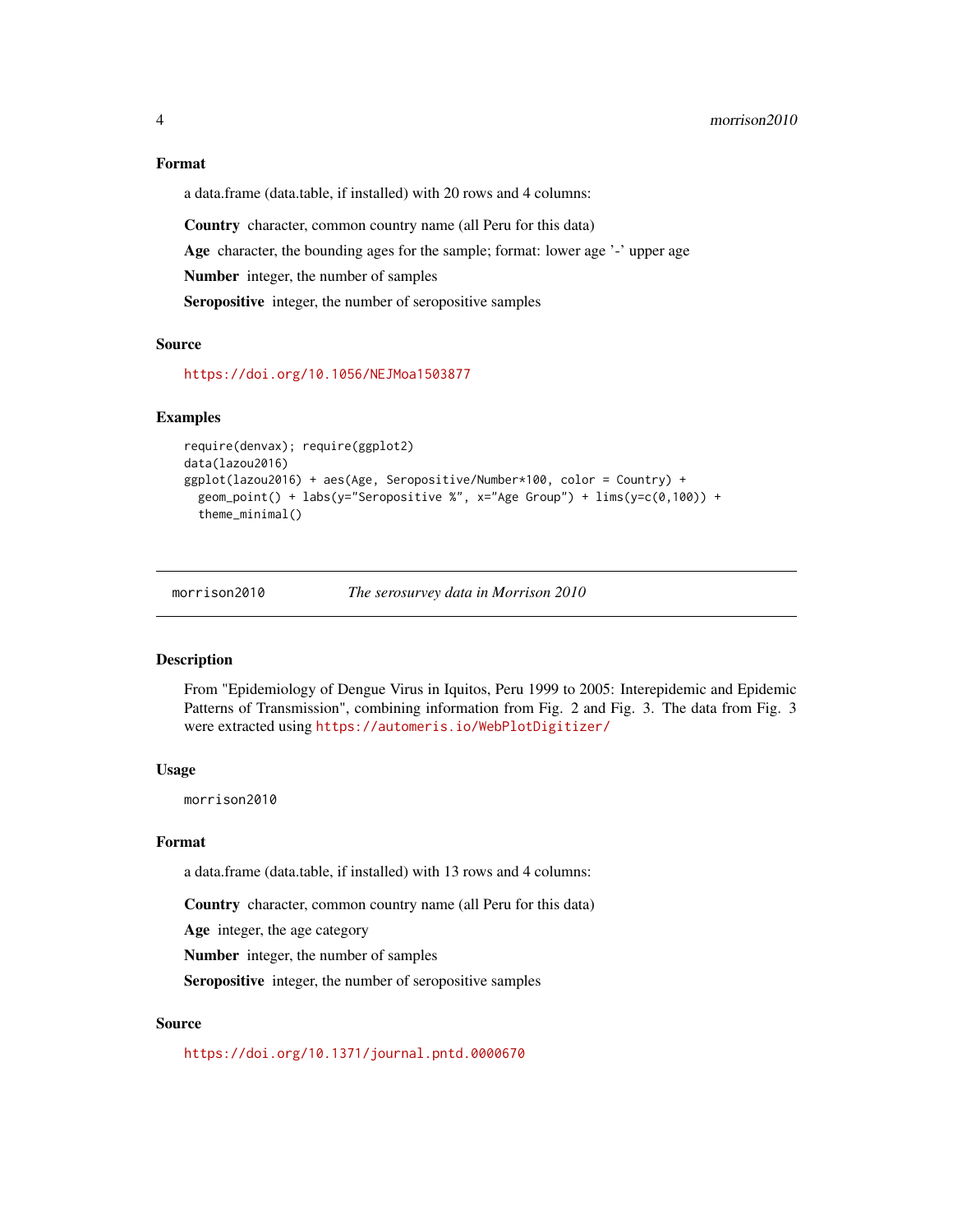#### <span id="page-4-0"></span> $nPxA$  5

#### Examples

```
require(denvax)
data(morrison2010)
with(morrison2010, plot(Age, Seropositive/Number*100, ylab="% Seropositive", ylim=c(0,100)))
```
<span id="page-4-1"></span>

| nPxA | Compute the $nP(x)$ , $C(A)$ proportions from a population of life histo- |
|------|---------------------------------------------------------------------------|
|      | ries                                                                      |

#### Description

Compute the  $nPX(A)$ ,  $C(A)$  proportions from a population of life histories

#### Usage

```
nPxA(lifehistory)
```
#### Arguments

lifehistory, a matrix with rows (sample individuals) and columns (outcome in year of life); see [synthetic.pop](#page-9-1) return value

#### **Details**

computes the relevant  $nPx(A)$  and  $C(A)$ : the probabilities of the various life trajectories, by age. See [<doi:10.1098/rsif.2019.0234>,](https://doi.org/10.1098/rsif.2019.0234) SI section II.A (Cost Benefit Equations: Definitions)

#### Value

a [data.frame](#page-0-0) ([data.table](#page-0-0), if available) with columns

A integer; the reference year of life, from 1 to dim(lifehistory)[2]

**p** 0 numeric; probability of 0 lifetime infections

p\_1p numeric; probability of 1 or more lifetime infections

p\_2p numeric; probability of 2 or more lifetime infections

p0\_1 numeric; probability of 0 infections at age A, and 1 lifetime infection

p0\_1p numeric; probability of 0 infections at age A, and 1 or more lifetime infections

p0 2p numeric; probability of 0 infections at age A, and 2 or more lifetime infections

p1\_A numeric; probability of 1 infection at age A, and 1 or more lifetime infections

p1\_2p numeric; probability of 1 infection at age A, and 2 or more lifetime infections

p1p\_A numeric; probability of 1 or more infections at age A, and 1 or more lifetime infections

 $p2p_A$  numeric; probability of 2 or more infections at age A, and 2 or more lifetime infections

CA numeric; probability of converting from seronegative to seropositive between age A and A+1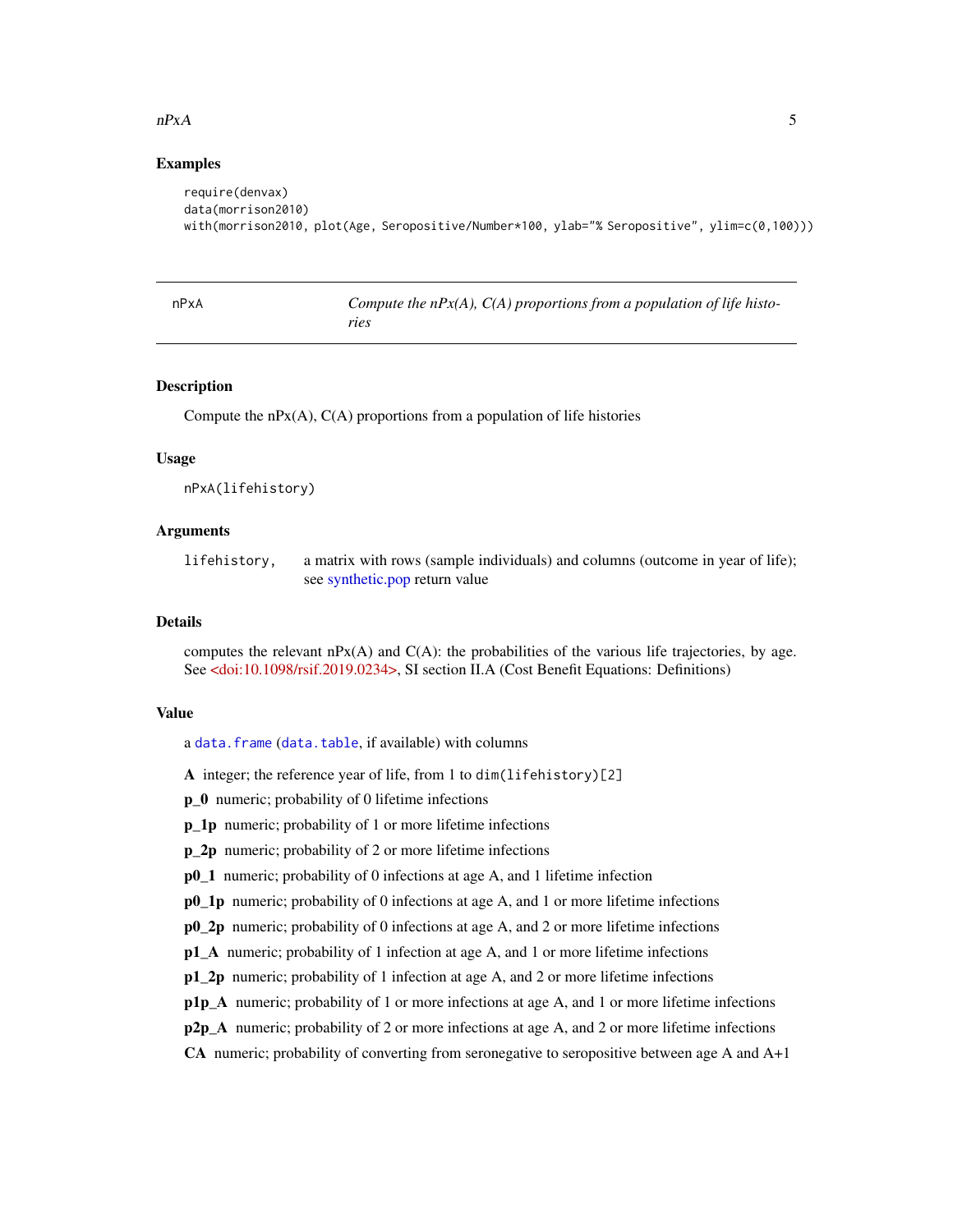#### Examples

```
require(denvax);
data(morrison2010) # has counts by age
fit <- with(morrison2010, serofit(sero=Seropositive, N=Number, age.min=Age))
m2010pop <- synthetic.pop(fit, runs = 10, popsize = 10) # small sample size for example run time
m2010lh <- nPxA(m2010pop)
m2010lh
with(m2010lh,
  plot(A, p0_2p*100, type="l",
    xlab="Age", ylab="%", ylim = c(0, 100),
    main="Individuals w/ No Infections,\nbut that will have 2"
  )
\mathcal{L}
```
<span id="page-5-1"></span>ROI *Compute the ROI surfaces given test and vaccine cost fractions.*

#### **Description**

Compute the ROI surfaces given test and vaccine cost fractions.

#### Usage

```
ROI(rcoeffs, nus = seq(0.3, 0.9, by = 0.05), taus = 10^{\circ}seq(-2, -0.5, by
  = 0.05)
```
#### Arguments

| rcoeffs. | a data.frame with the ROI surface coefficients from ROI coeffs |
|----------|----------------------------------------------------------------|
| nus.     | the series of normalized vaccine costs to use for ROI calcs    |
| taus,    | the series of normalized test costs to use for ROI calcs       |

#### Details

tabulates ROI

#### Value

a 'data.frame' ('data.table', if available) with columns:

nu numeric, the normalized vaccine cost used

tau numeric, the normalized test cost used

mechanism character, either "ordinal" or "binary" corresponding to the type of test

A integer; the age when routine test-then-vaccinate strategy starts (from As)

L integer; the maximum number of tests for routine test-then-vaccinate strategy (from Ls)

<span id="page-5-0"></span>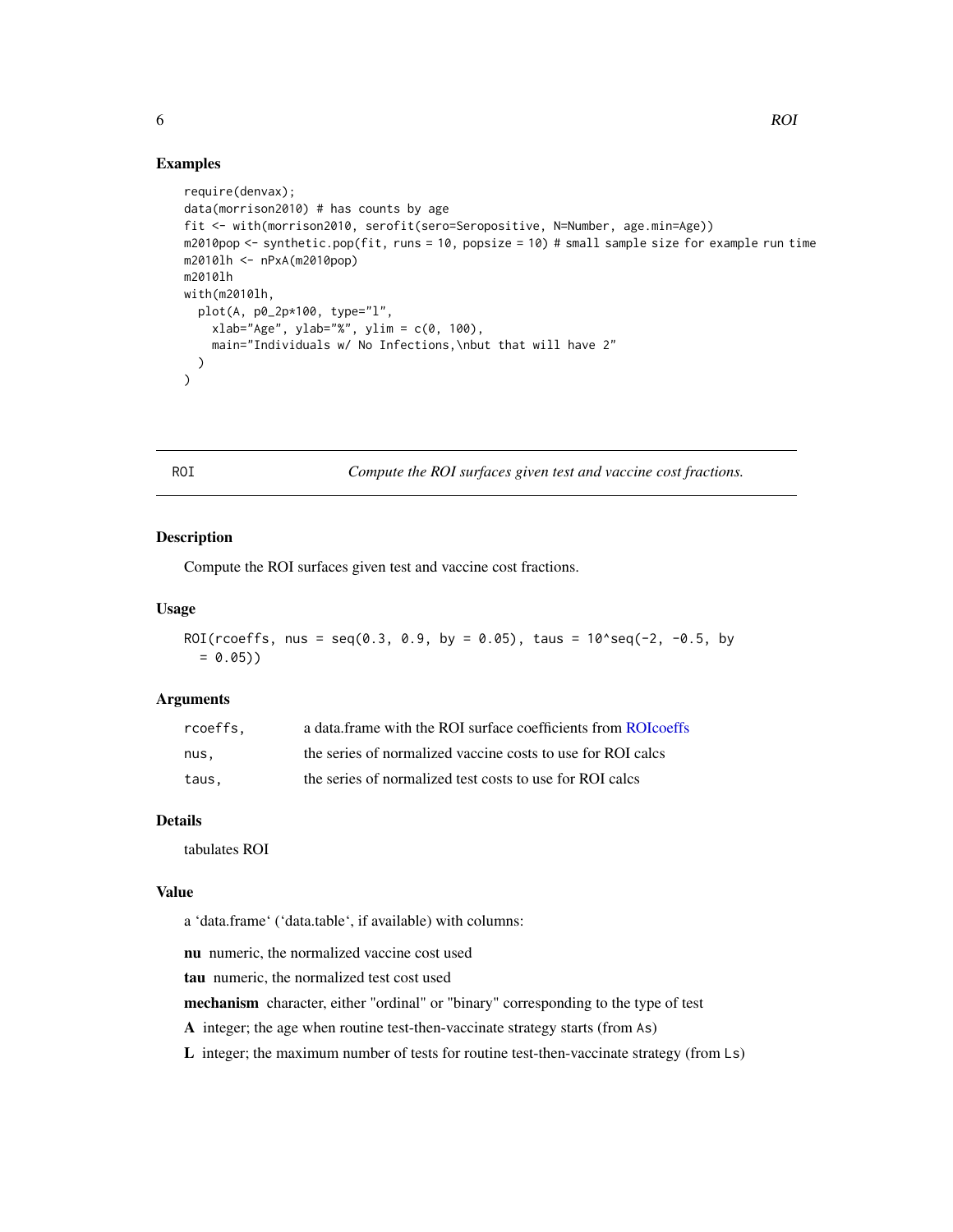#### <span id="page-6-0"></span>ROIcoeffs 7

cost numeric; the intervention cost (as a fraction of second infection cost)

benefit numeric; the difference in health outcome cost (as a fraction of second infection cost) minus 'cost'; positive values indicate positive net benefit

roi numeric; return on investment: 'benefit' over 'cost'

#### Examples

```
require(denvax);
data(morrison2010) # has counts by age
fit <- with(morrison2010, serofit(sero=Seropositive, N=Number, age.min=Age))
m2010pop <- synthetic.pop(fit, runs = 10, popsize = 10) # small sample size for example run time
m2010lh <- nPxA(m2010pop)
L \le -5rc <- ROIcoeffs(m2010lh, As=5:10, Ls=L)
rois \leq ROI(rc, nus = 0.5, taus = 0.01)
srois <- subset(rois, mechanism == "binary")
mrois <- matrix(srois$roi, nrow = L)
contour(x=unique(srois$L), y=unique(srois$A), z=mrois,
  xlab = "Max # of Tests", ylab = "Initial Age", main="ROI Contour"
\lambda
```
<span id="page-6-1"></span>

| ROIcoeffs |  |
|-----------|--|
|-----------|--|

Compute the Return on Investment (ROI) surface coefficients from *population probabilities*

#### Description

Compute the Return on Investment (ROI) surface coefficients from population probabilities

#### Usage

```
ROIcoeffs(probabilities, As = 5:20, Ls = (diff(range(As)) + 1):1)
```
#### Arguments

probabilities,

|     | a data. frame (or data. table) with the probabilities resulting from nPxA.<br>Rows must correspond to ages, starting with age 1                                                                                                                                                                                                                                                                                        |
|-----|------------------------------------------------------------------------------------------------------------------------------------------------------------------------------------------------------------------------------------------------------------------------------------------------------------------------------------------------------------------------------------------------------------------------|
| As. | the starting $age(s)$ to consider                                                                                                                                                                                                                                                                                                                                                                                      |
| Ls, | the maximum number of tests for each age; should either be an integer per age or<br>a single integer for all ages. The default behavior computes the number of tests<br>(for each age) that makes the maximum of 'As' the maximum testing age Note:<br>results will also be provided for shorter testing intervals, as the intermediate<br>coefficients are calculated as part of computing the value at the maximum L |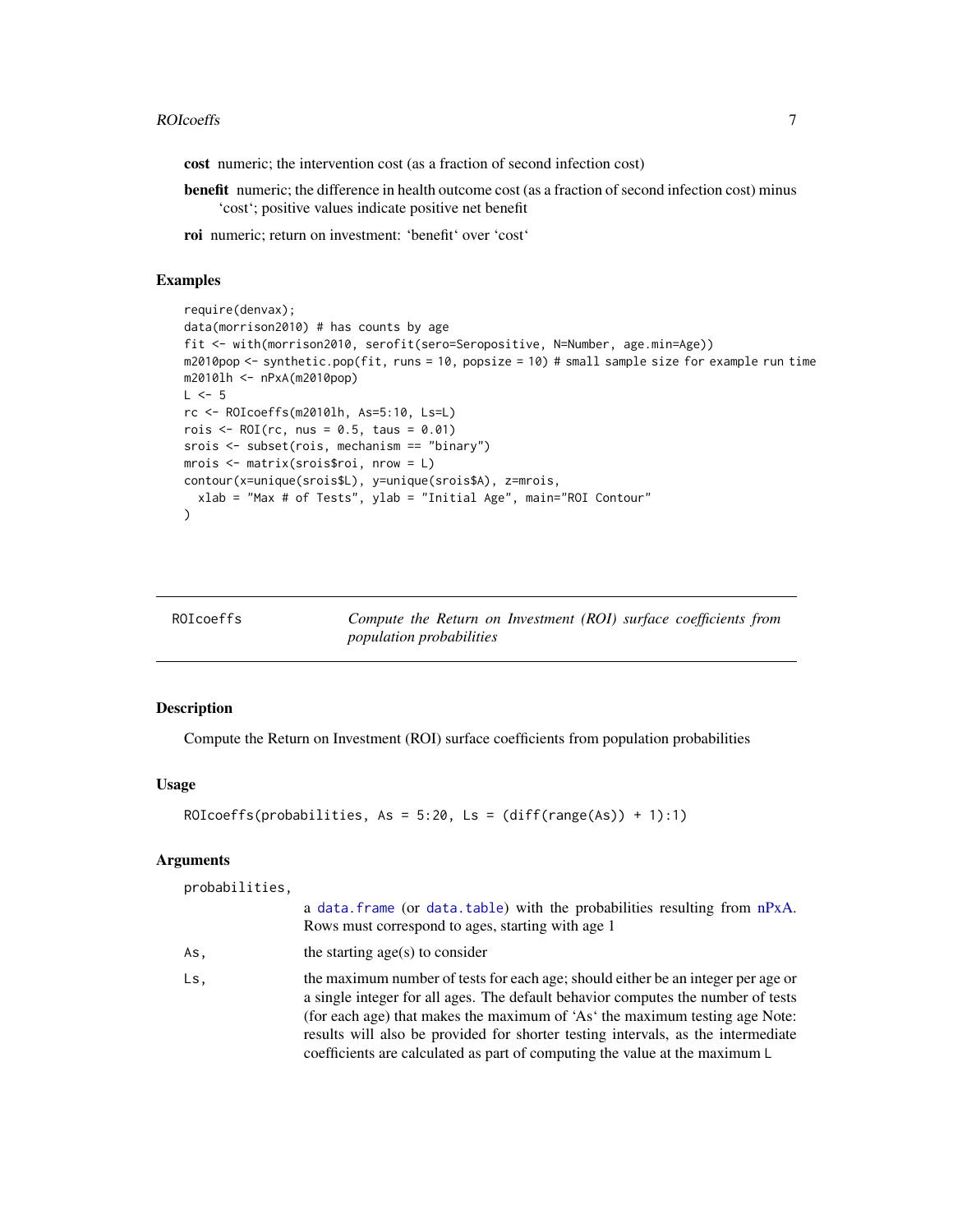#### <span id="page-7-0"></span>Details

computes the coefficients for the economic calculations

#### Value

a [data.frame](#page-0-0) ([data.table](#page-0-0), if available) with columns:

A integer; the age when routine test-then-vaccinate strategy starts (from As)

L integer; the maximum number of tests for routine test-then-vaccinate strategy (from Ls)

vacfrac numeric; the fraction of individuals participating in this strategy that get vaccinated

pri.offset numeric; the (additive) reduction in vacfrac if using the ordinal test

Sfrac numeric; the proportion experiencing second infection costs

Fresp numeric; the F/S cost fraction term, when comparing vaccination with and without testing

Sgain numeric; the S term, when comparing vaccination with and without testing

#### Examples

```
require(denvax);
data(morrison2010) # has counts by age
fit <- with(morrison2010, serofit(sero=Seropositive, N=Number, age.min=Age))
m2010pop <- synthetic.pop(fit, runs = 10, popsize = 10) # small sample size for example run time
m2010lh <- nPxA(m2010pop)
rc <- ROIcoeffs(m2010lh, As=5:10, Ls=5)
pp \leftarrow par()par(mfrow=c(1, 2))rcs <- subset(rc, A==10 & L < 11)
with(rcs, plot(
 L, aveTests, type="l",
  xlab="Max # of Tests Allowed",
 ylab="Ave # of Tests Administered",
 main="Starting @ Age 10",
  vlim=c(1, 3)))
rcs \le subset(rc, A==5 & L \le 11)
with(rcs, plot(
  L, aveTests, type="l",
  xlab="Max # of Tests Allowed",
  ylab="",
  main="Starting @ Age 5",
  ylim=c(1, 3)
))
par(pp)
```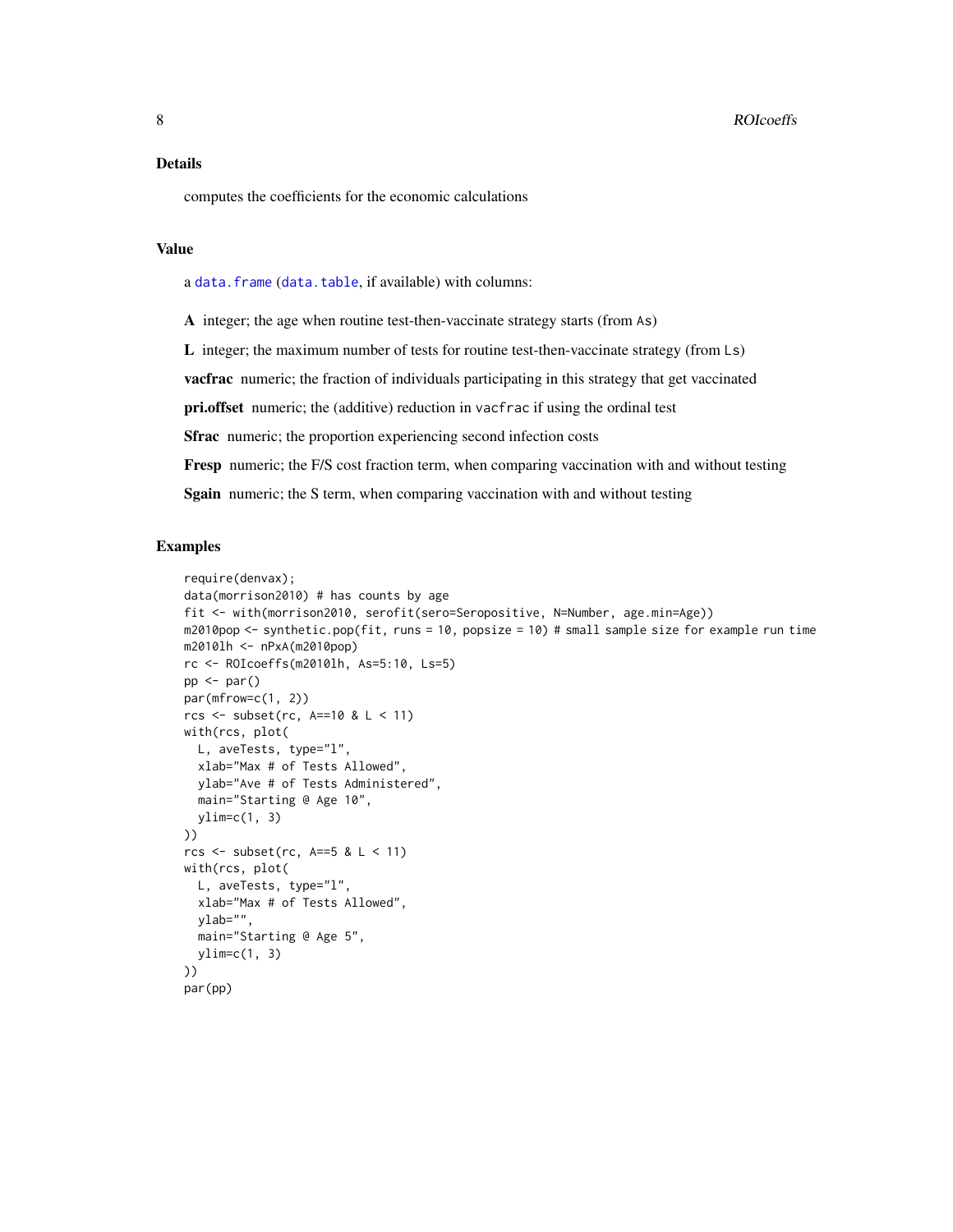<span id="page-8-1"></span><span id="page-8-0"></span>

#### Description

Model fitting for serological data

#### Usage

```
serofit(seropositive, N, age.min = use.default(1L:length(seropositive),
  "age.min"), age.max = use.default(age.min, "age.max"))
```
#### Arguments

| seropositive. | the number of seropositive samples for each age group; length(seropositive)<br>must be at least 3                                                       |
|---------------|---------------------------------------------------------------------------------------------------------------------------------------------------------|
| N.            | the total number of samples for each age group; length(N) must equal length(seropositive)                                                               |
| age.min,      | the low age in age groups; defaults to '1:length(seropositive)', i.e. assumes the<br>seropositive data corresponds to yearly cohorts starting at age 1. |
| age.max,      | the upper age in age groups; defaults to 'age.min', i.e. assumes each category<br>corresponds to a single year                                          |

#### Details

Fits a constant force of infection, two-risk category model using seroprevalence survey data. i.e.:

 $$P_{+}(A) = p_{+}H * (1-(1-f_{+}H)^{A}) + (1-p_{+}H) * (1-(1-f_{-}L)^{A})$  \$\$

This probability is fit to the seroprevalence by age category data, using maximum likelihood and [optim](#page-0-0).

#### Value

a list of best-fit parameters, all numeric values:

- f\_H force of infection, for the high risk group
- f\_L force of infection, for the low risk group
- p\_H the proportion of the population at high risk

#### Examples

```
require(denvax);
data(morrison2010) # has counts by age
fit <- with(morrison2010, serofit(sero=Seropositive, N=Number, age.min=Age))
if (requireNamespace("data.table", quietly = TRUE)) {
data(lazou2016) # has counts by age range, instead of counts for every year
# this example uses `data.table`` functions to simplify processing
# several groups at once
```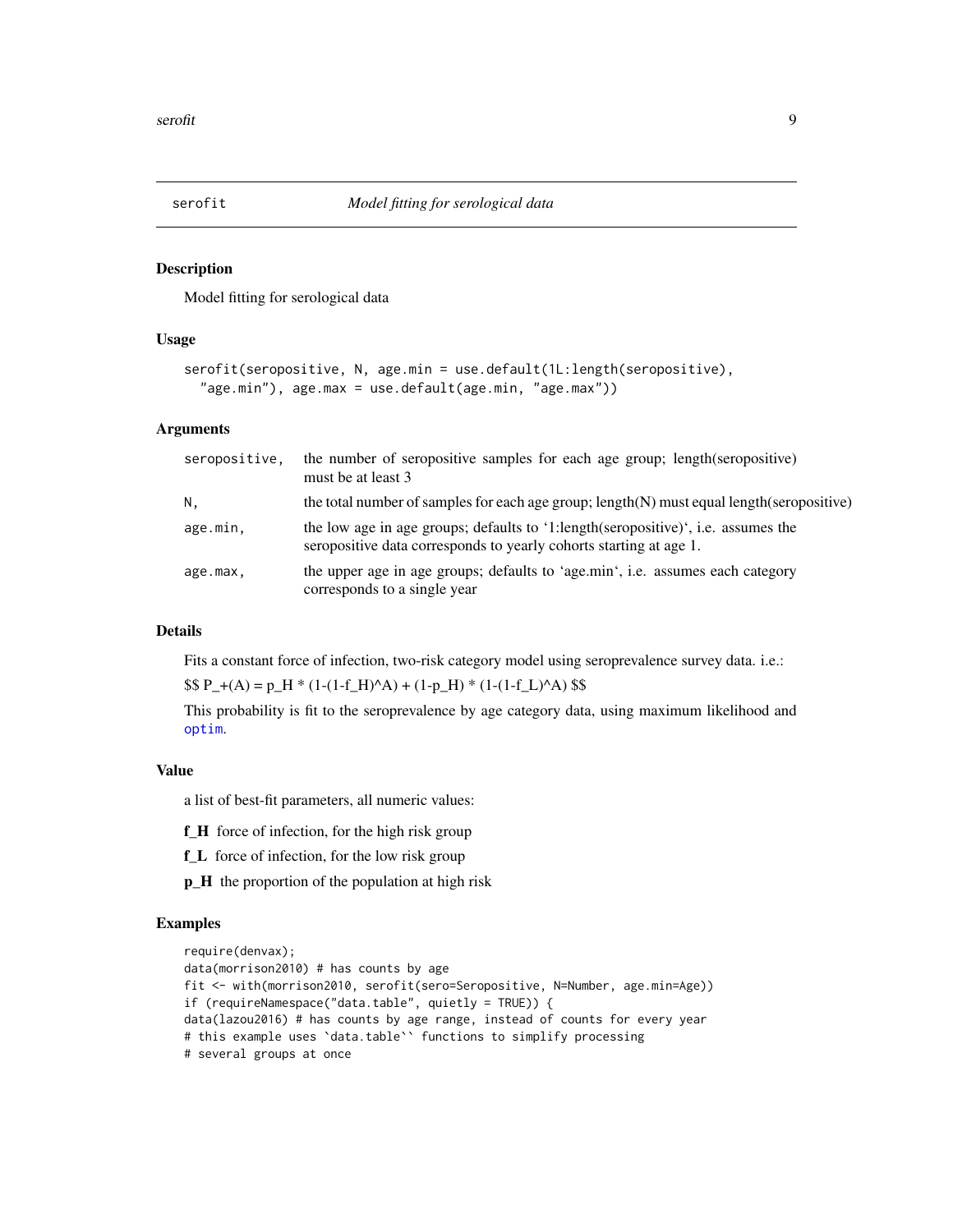```
lazou2016[,{
   agerange <- data.table::tstrsplit(Age, "-")
   serofit(
     sero = Seropositive,
     N = Number,
     age.min = as.integer(agerange[[1]]),
     age.max = as.integer(agerange[[2]])
   )
 }, by = Country]
}
```
<span id="page-9-1"></span>synthetic.pop *Compute synthetic population trajectories from model parameters*

#### **Description**

Compute synthetic population trajectories from model parameters

#### Usage

```
synthetic.pop(pars, runs = 100, popsize = 1000, maxAge = 70,
  rngseed = NULL)
```
#### Arguments

| pars,    | a list with elements 'f_H', 'f_L', and 'p_H'; see serofit return value |
|----------|------------------------------------------------------------------------|
| runs,    | the number of different serotype timelines to simulate                 |
| popsize, | the number of individuals to sample for each run                       |
| maxAge.  | the length of each lifetime                                            |
| rngseed, | an optional seed for the random number generator                       |

#### Details

Using fitted parameters for a two-risk, constant force of infection model, simulate a dengue annual exposures model for the requested number of serotype series ('runs') and individuals ('popsize'). The resulting matrix is a collection of integers, 0-4. 0 indicates no infection, 1-4 infection by the corresponding serotype.

#### Value

a matrix of integers 0-4, rows 'runs\*popsize' x columns 'maxAge'

#### Examples

```
require(denvax);
data(morrison2010) # has counts by age
fit <- with(morrison2010, serofit(sero=Seropositive, N=Number, age.min=Age))
m2010pop <- synthetic.pop(fit, runs = 10, popsize = 10) # small sample size for example run time
head(m2010pop)
```
<span id="page-9-0"></span>